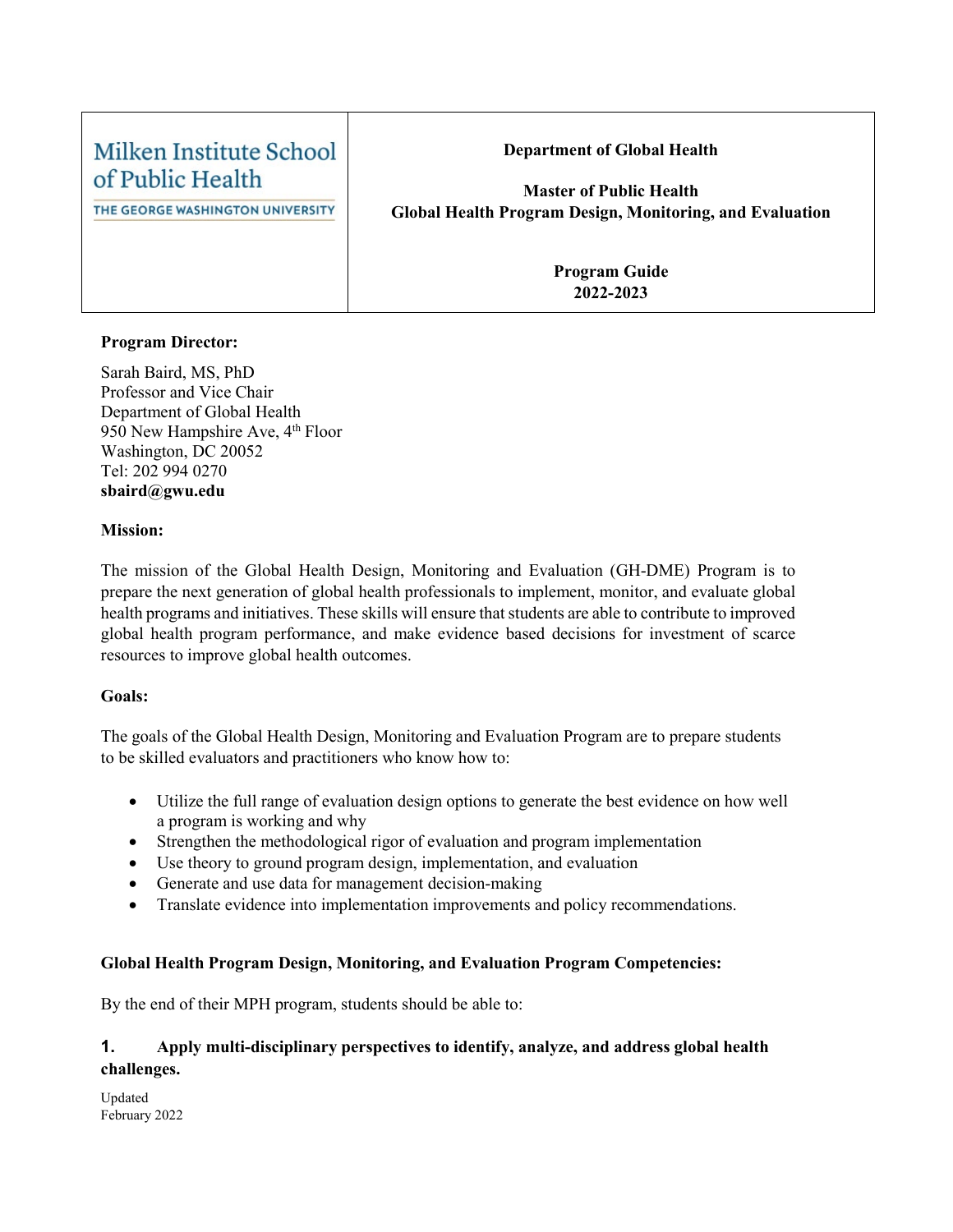Relevant courses:

- PUBH 6003 Principles and Practice of Epidemiology
- PUBH 6007 Social and Behavioral Approaches to Health
- PUBH 6022 Managing Organizations and Influencing Systems in Public Health
- PUBH 6047 Systematic reviews to synthesize evidence in public health practice
- PUBH 6400 Global Health Frameworks
- PUBH 6410 Global Health Study Design
- PUBH 6435 Global Health Program Design and Implementation

# **2. Distinguish between qualitative and quantitative methods and select the appropriate method depending on the specific research or programmatic need.**

Relevant courses:

- PUBH 6002 Biostatistical Applications in Public Health
- PUBH 6003 Principles and Practice of Epidemiology
- PUBH 6410 Global Health Study Design
- PUBH 6412 Global Health Quantitative Research Methods
- PUBH 6501 Evaluation of Health Promotion and Disease Prevention Programs

# **3. Interpret and critique research and best practices to inform the development of evidence-based solutions for global health challenges.**

Relevant courses:

- PUBH 6003 Principles and Practice of Epidemiology
- PUBH 6007 Social and Behavioral Approaches to Health
- PUBH 6047 Systematic reviews to synthesize evidence in public health practice
- PUBH 6400 Global Health Frameworks
- PUBH 6435 Global Health Program Design and Implementation
- PUBH 6501 Evaluation of Health Promotion and Disease Prevention Programs

# **4. Communicate public health evidence on global health topics to a variety of audiences, such as technical experts, policymakers, lay audiences, and other relevant stakeholders.**

Relevant courses:

- PUBH 6022 Managing Organizations and Influencing Systems in PH
- PUBH 6047 Systematic reviews to synthesize evidence in public health practice
- PUBH 6435 Global Health Program Design and Implementation
- PUBH 6501 Evaluation of Health Promotion and Disease Prevention Programs

#### **5. Identify and address the ethical issues of global health programs, policies and research.** Relevant courses:

- PUBH 6416 Ethical and Cultural Issues in Global Health Research and Programs
- PUBH 6423 Ethics in Public Health Practice and Policy
- PUBH 6435 Global Health Program Design and Implementation
- PUBH 6501 Evaluation of Health Promotion and Disease Prevention Programs

# **6. Engage with diverse individuals, organizations, and communities with respect for different**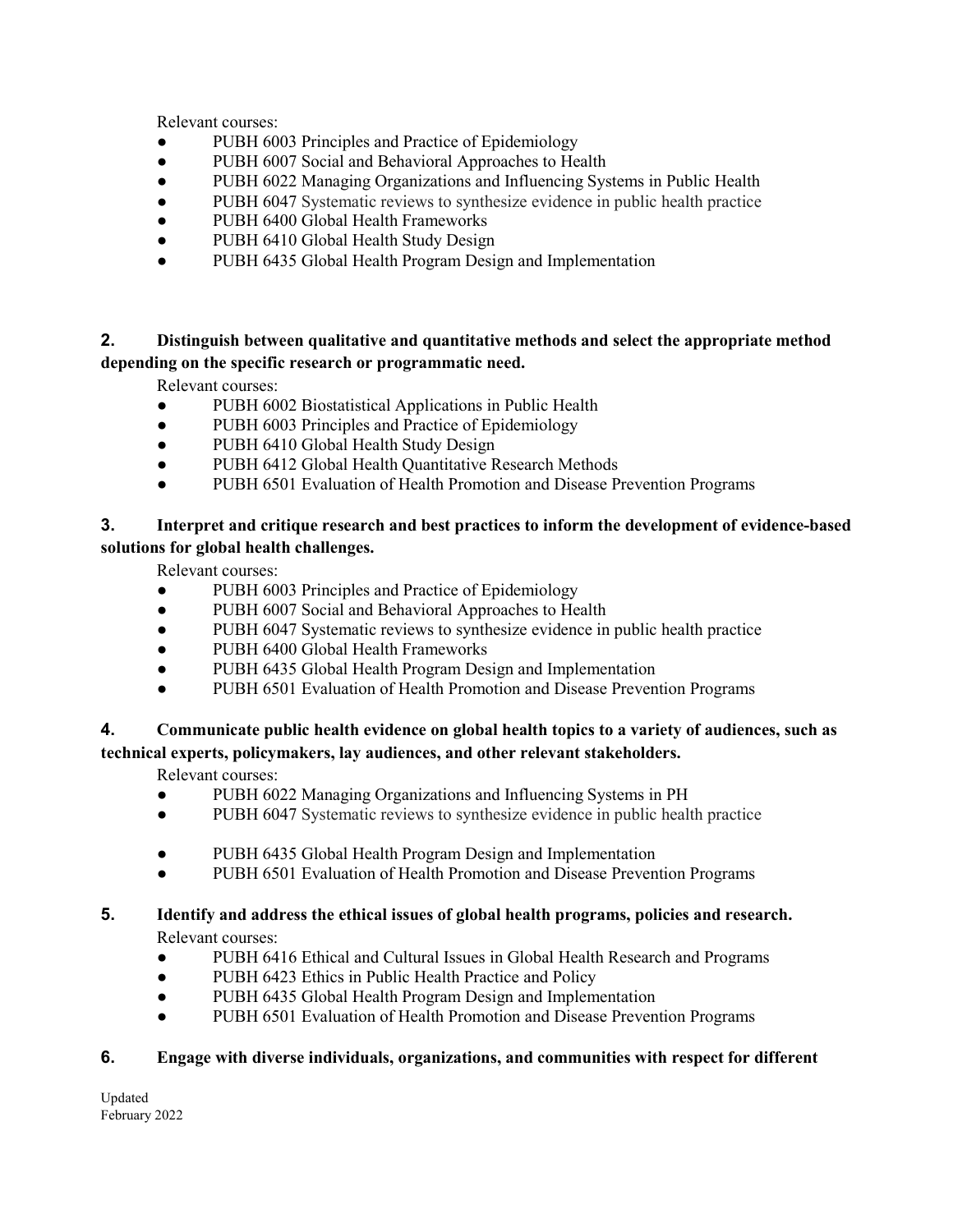#### **values, beliefs and practices.**

Relevant courses:

- PUBH 6021 Leading Self and Teams in Public Health
- PUBH 6416 Ethical and Cultural Issues in Global Health Research and Programs
- PUBH 6423 Ethics in Public Health Practice and Policy
- PUBH 6501 Evaluation of Health Promotion and Disease Prevention Programs

# **7. Explain multilevel determinants of problems in Global Health and the basis for strategies and interventions.**

Relevant courses:

- PUBH 6007 Social and Behavioral Approaches to Health
- PUBH 6022 Managing Organizations and Influencing Systems in PH
- PUBH 6400 Global Health Frameworks
- PUBH 6435 Global Health Program Design and Implementation
- PUBH 6501 Evaluation of Health Promotion and Disease Prevention Programs

#### **8. Describe the governance and institutional landscape of global health.**

Relevant courses:

- PUBH 6400 Global Health Frameworks
- **9. Demonstrate professionalism in practice, research and in communication activities.**  Relevant courses:
	- PUBH 6021 Leading Self and Teams in Public Health
	- PUBH 6410 Global Health Study Design
	- PUBH 6416 Ethical and Cultural Issues in Global Health Research and Programs
	- PUBH 6423 Ethics in Public Health Practice and Policy
	- PUBH 6435 Global Health Program Design and Implementation

**10. Utilize epidemiological data, program theory, programmatic evidence, and health systems and policy contextual information for the design of effective global health interventions and programs, as well as their monitoring and evaluation.**

Relevant courses:

- PUBH 6400 Global Health Frameworks
- PUBH 6435 Global Health Program Design and Implementation
- PUBH 6501 Evaluation of Health Promotion and Disease Prevention Programs

#### 11. **Compare and select monitoring frameworks and evaluation methods according to specified purposes for each**.

Relevant courses:

- PUBH 6435 Global Health Program Design and Implementation
- PUBH 6501 Evaluation of Health Promotion and Disease Prevention Programs

# **12. Identify frameworks for the design of culturally acceptable and contextually feasible global health interventions and evaluations.**

Relevant courses:

- PUBH 6435 Global Health Program Design and Implementation
- PUBH 6501 Evaluation of Health Promotion and Disease Prevention Programs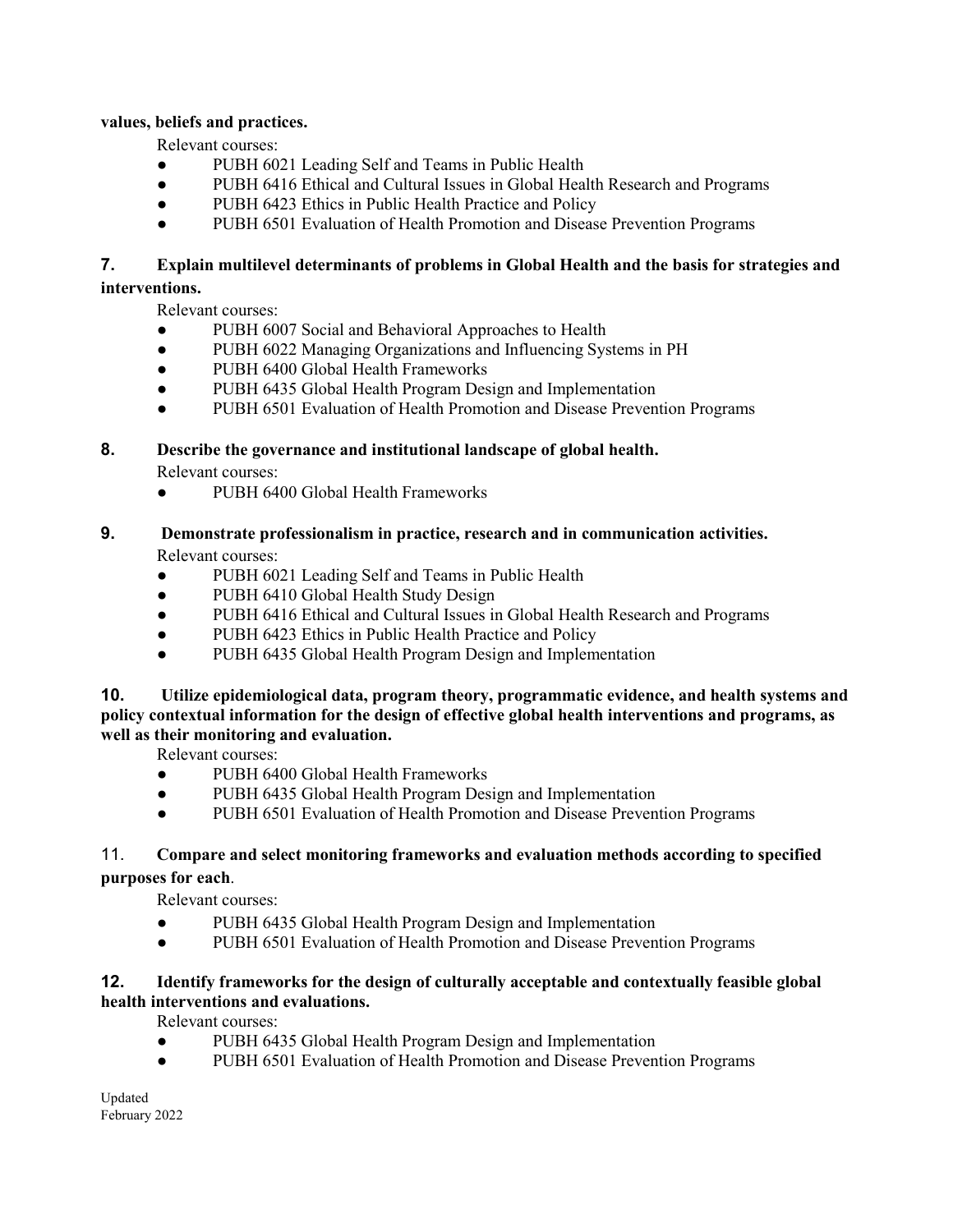#### **13. Apply research, leadership, and communication skills to support the design, implementation, evidence and policy cycle.**

Relevant courses:

- PUBH 6021 Leading Self and Teams in Public Health
- PUBH 6435 Global Health Program Design and Implementation
- PUBH 6501 Evaluation of Health Promotion and Disease Prevention Programs
- PUBH 6410 Global Health Study Design
- PUBH 6412 Global Health Quantitative Research Method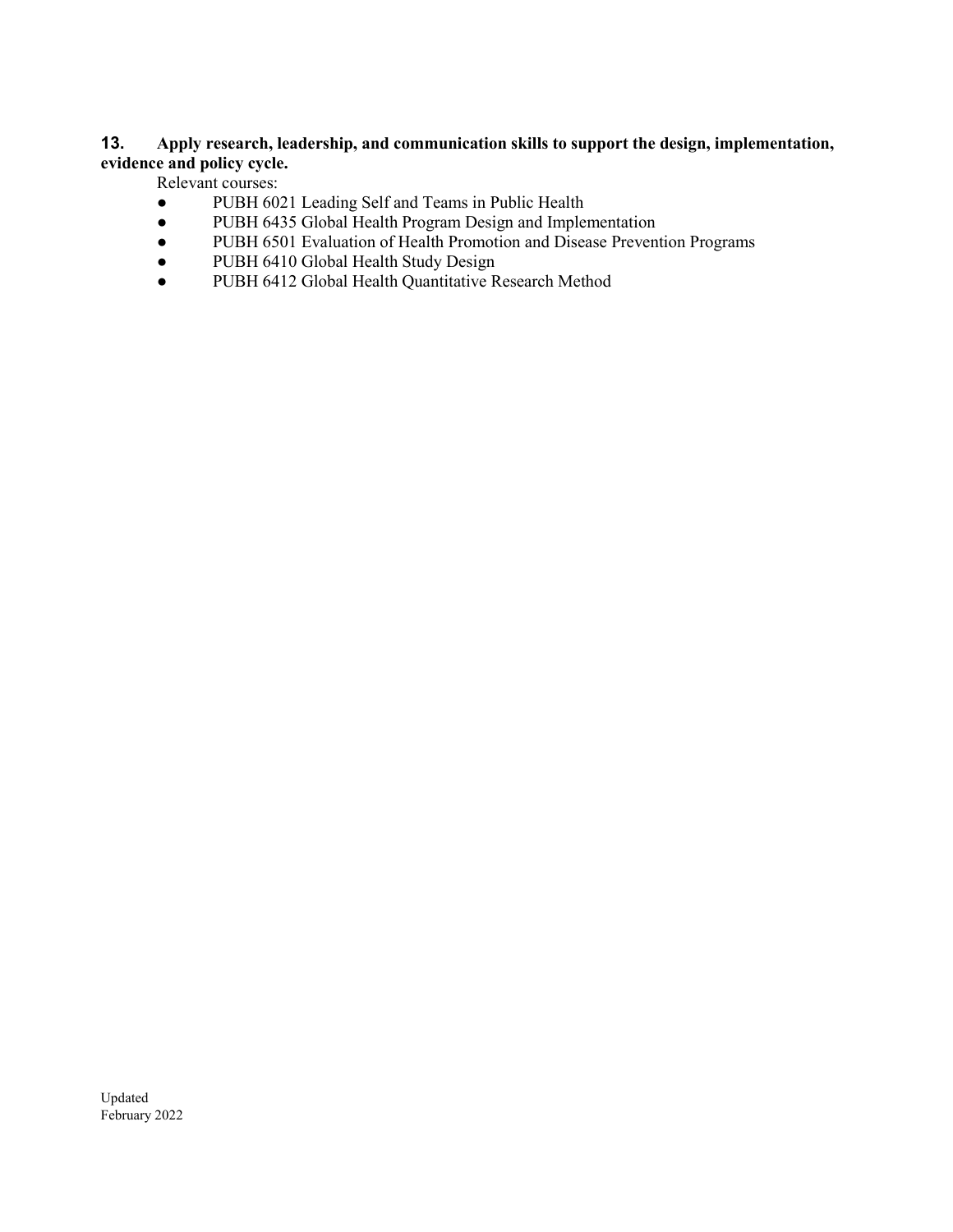# Milken Institute School of Public Health

Department of Global Health

#### **Master of Public Health Global Health Program Design, Monitoring, and Evaluation**

# THE GEORGE WASHINGTON UNIVERSITY

Program-at-a-Glance

**2022-2023**

| Begin Planning Your Culminating Project 11-12 Months Prior to Program Completion |                                                                                                                                               |                  |                                                                 |     |              |  |  |
|----------------------------------------------------------------------------------|-----------------------------------------------------------------------------------------------------------------------------------------------|------------------|-----------------------------------------------------------------|-----|--------------|--|--|
| <b>Required Core Courses (17 credits)</b>                                        |                                                                                                                                               |                  |                                                                 |     |              |  |  |
| Course#                                                                          | <b>Required Core Course</b>                                                                                                                   | <b>Credits</b>   | <b>Semesters Offered</b><br><b>Residential</b><br><b>Online</b> |     | <b>Grade</b> |  |  |
| <b>PUBH</b><br>6002                                                              | Biostatistical Applications for Public Health                                                                                                 | $\overline{3}$   | Fall, Sp,<br>Sum                                                | all |              |  |  |
| <b>PUBH</b><br>6003                                                              | Fall, Sp,<br>Principles and Practice of Epidemiology<br>$\overline{3}$<br>Sum                                                                 |                  | all                                                             |     |              |  |  |
| <b>PUBH</b><br>6007                                                              | Social and Behavioral Approaches to Public Health                                                                                             | $\overline{2}$   | Fall, Sp,<br>Sum                                                | all |              |  |  |
| <b>PUBH</b><br>6011                                                              | Environmental and Biological Foundations of Public<br>Health                                                                                  | $\overline{3}$   | Fall, Sp,<br>Sum                                                | all |              |  |  |
| <b>PUBH</b><br>6012                                                              | Fundamentals of Health Policy: Public Health and<br>Healthcare                                                                                | $\overline{2}$   | Fall, Sp,<br>Sum                                                | all |              |  |  |
| <b>PUBH</b><br>6021                                                              | Essentials of Public Health Practice and Leadership I:<br>Leading Self and Teams in Public Health                                             | 1                | Fall, Sp,<br>Sum                                                | all |              |  |  |
| <b>PUBH</b><br>6022                                                              | Essentials of Public Health Practice and Leadership II:<br>Managing Organizations and Influencing Systems in<br>PH<br>Prerequisite: PUBH 6021 | $\mathbf{1}$     | Fall, Sp,<br>Sum                                                | all |              |  |  |
| <b>PUBH</b><br>6023                                                              | Interprofessional Education Experience<br>Prerequisite: all core courses                                                                      | $\boldsymbol{0}$ | Fall, Sp,<br>Sum                                                | n/a |              |  |  |
| <b>PUBH</b><br>6418                                                              | GH Culminating Experience I: Proposal Development<br>(Prerequisite: 6002, 6003, 6400, 6416 OR 6423, 6435,<br>6412; co-requisite: 6501)        | $\mathbf{1}$     | Fall, Sp,<br>Sum                                                | n/a |              |  |  |
| <b>PUBH</b><br>6419                                                              | GH Culminating Experience II<br>Prerequisite 6418                                                                                             | $\mathbf{1}$     | Fall, Sp,<br>Sum                                                | n/a |              |  |  |
| <b>PUBH</b><br>6000                                                              | MPH Applied Practice Experience<br>(Prerequisite: 6002, 6003, 6021, 6400, 6416 OR 6423,<br>6435, 6412, 6501)                                  | $\theta$         | Fall, Sp,<br>Sum                                                | n/a |              |  |  |
| Total                                                                            | <b>Core Credits</b>                                                                                                                           | 17               |                                                                 |     |              |  |  |
|                                                                                  |                                                                                                                                               |                  |                                                                 |     |              |  |  |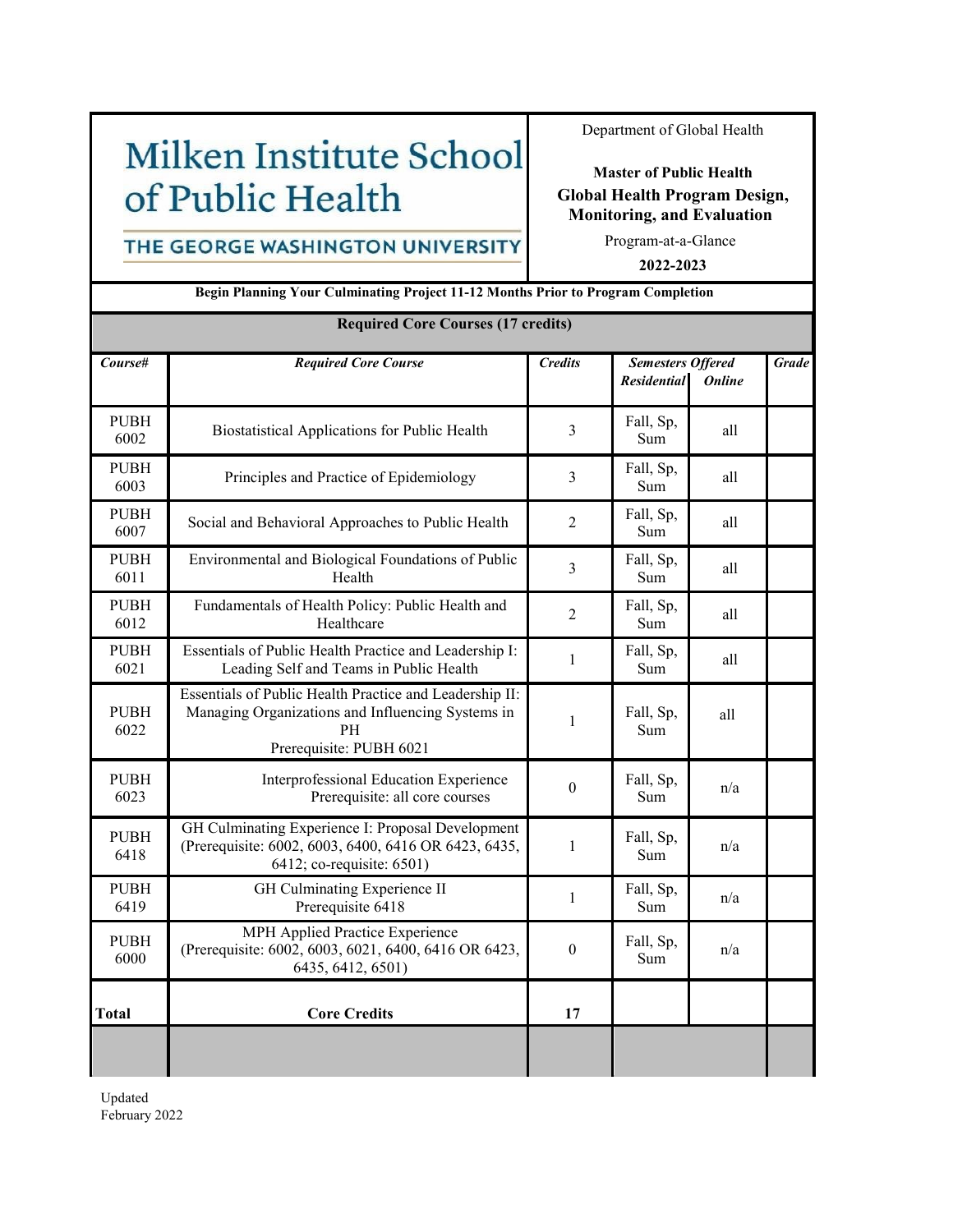| Course #                                                | <b>Required Departmental Courses (13 credit)</b>                                                                                                                             | <b>Credits</b> | <b>Semesters Offered</b> |          | Grade |
|---------------------------------------------------------|------------------------------------------------------------------------------------------------------------------------------------------------------------------------------|----------------|--------------------------|----------|-------|
|                                                         |                                                                                                                                                                              |                | <b>Residential</b>       | Online   |       |
| <b>PUBH</b><br>6400                                     | Global Health Frameworks                                                                                                                                                     | 2              | Fall                     | Fall, Sp |       |
| <b>PUBH</b><br>6410                                     | Global Health Study Design<br>Prerequisites: PUBH 6003                                                                                                                       | $\mathbf{1}$   | Fall, Sp                 |          |       |
| <b>PUBH</b><br>6412                                     | Global Health Quantitative Research Methods<br>Prerequisite: PUBH 6002                                                                                                       | 3              | Sp, Sum                  |          |       |
| <b>PUBH</b><br>6416<br><b>OR</b><br><b>PUBH</b><br>6423 | Ethical & Cultural Issues in Global Health<br>Research & Programs<br>OR<br>Ethics in Public Health Practice and Policy                                                       | 1              | Fall, Sp,<br>Sum         |          |       |
| <b>PUBH</b><br>6435                                     | Global Health Program Design and Implementation                                                                                                                              | $\overline{2}$ | Sp, Sum                  |          |       |
| <b>PUBH</b><br>6501                                     | <b>Evaluation of Health Promotion and Disease Prevention</b><br>Programs<br>(Prerequisites: PUBH 6002, PUBH 6003, PUBH 6007<br>and PUBH 6435)                                | 3              | Fall, Sp                 |          |       |
| <b>PUBH</b><br>6047                                     | Systematic Reviews to Synthesize Evidence in<br><b>Public Health Practice</b><br>(Prerequisites: PUBH 6002, PUBH 6003; 6410 Highly<br>Recommended)                           | 1              | Fall                     |          |       |
|                                                         | Selective Courses (choose at least 6 credits (more highly recommended) from the following); other skills<br>based courses can be counted with approval from program director |                |                          |          |       |
| <b>PUBH</b><br>6411                                     | Global Health Qualitative Research Methods                                                                                                                                   | $\overline{2}$ | Sp, Sum                  |          |       |
| <b>PUBH</b><br>6436                                     | Global Health Program Management and Leadership                                                                                                                              | $\overline{2}$ | Fall, Sum                |          |       |
| <b>PUBH</b><br>6440                                     | Global Health Economics and Finance                                                                                                                                          | $\overline{2}$ | Spring                   |          |       |
| <b>PUBH</b><br>6495                                     | Field Trial Methods and Application<br>Prerequisites: PUBH 6002, 6003, 6400                                                                                                  | 2              | Fall                     |          |       |
| <b>PUBH</b><br>6445                                     | Quantitative Methods for Impact Evaluation<br>Prerequisites: PUBH 6002, 6412, 6501 (co-<br>requisite)                                                                        | 3              | Fall                     |          |       |
| <b>PUBH</b><br>6489                                     | Evaluation of Nutrition Programs and Policies                                                                                                                                | 1              | Summer                   | Fall, Sp |       |
| <b>PUBH</b><br>6508                                     | Cost-Effectiveness Analysis of Health Promotion<br>Interventions                                                                                                             | 3              | Fall, Sp II              |          |       |
| <b>PUBH</b><br>6399                                     | Topics: Cost-Benefit Analysis in Health Care only                                                                                                                            | 2              | Spring                   |          |       |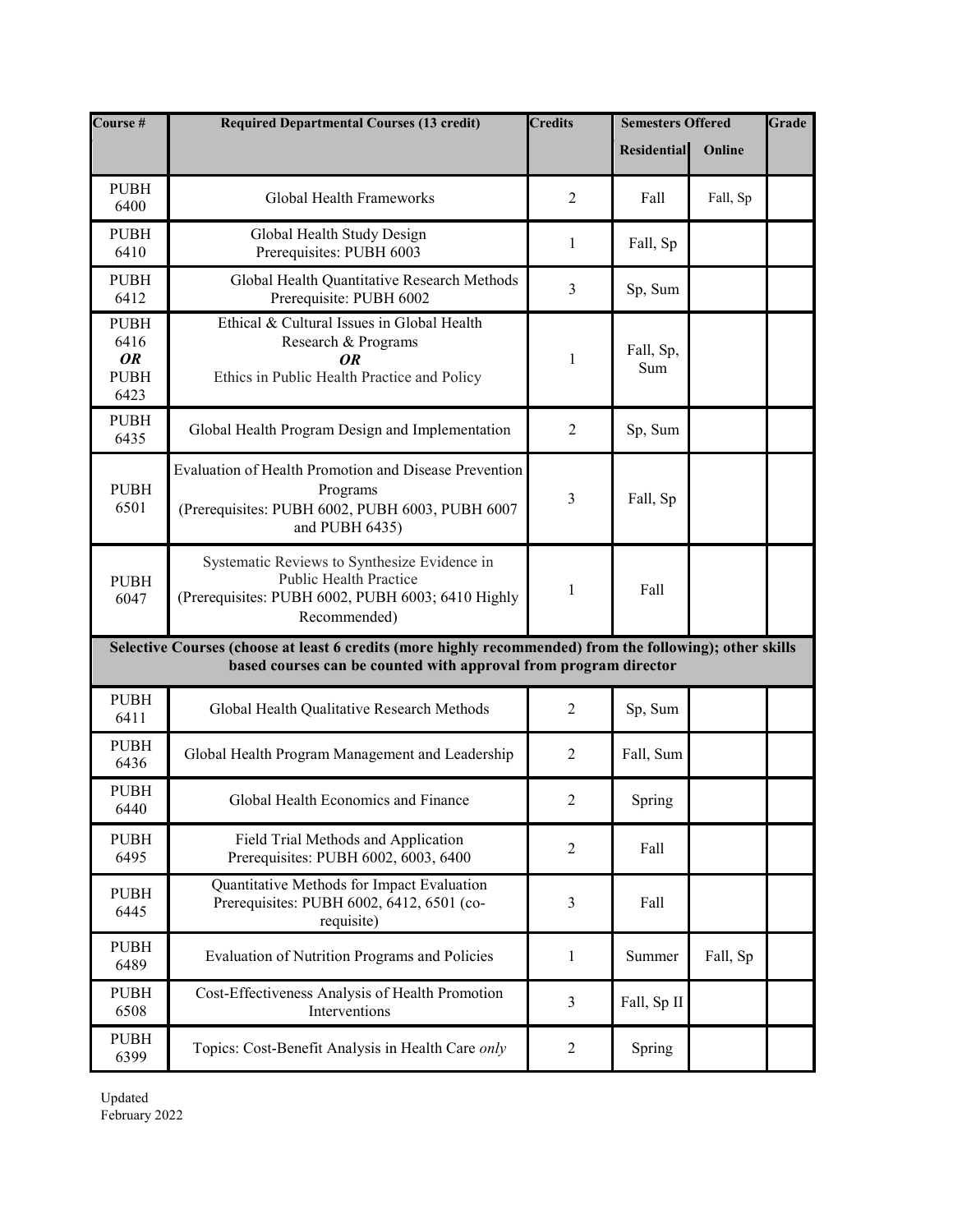| <b>PUBH</b><br>6493                                       | Fundamentals of Supply Chain Management in<br>Developing Countries | 2                             | Spring |  |  |  |  |
|-----------------------------------------------------------|--------------------------------------------------------------------|-------------------------------|--------|--|--|--|--|
| <b>PUBH</b><br>6466                                       | Health Financing in Low- and Middle-Income<br>Countries            | 2                             | Spring |  |  |  |  |
| <b>PUBH</b><br>6494                                       | Population, Public Health Practice, and Sustainable<br>Development | $\mathfrak{D}_{\mathfrak{p}}$ | Fall   |  |  |  |  |
| 9 credits of elective courses. Any PUBH course can apply. |                                                                    |                               |        |  |  |  |  |
| <b>Total</b>                                              | Total credits for MPH                                              | 45                            |        |  |  |  |  |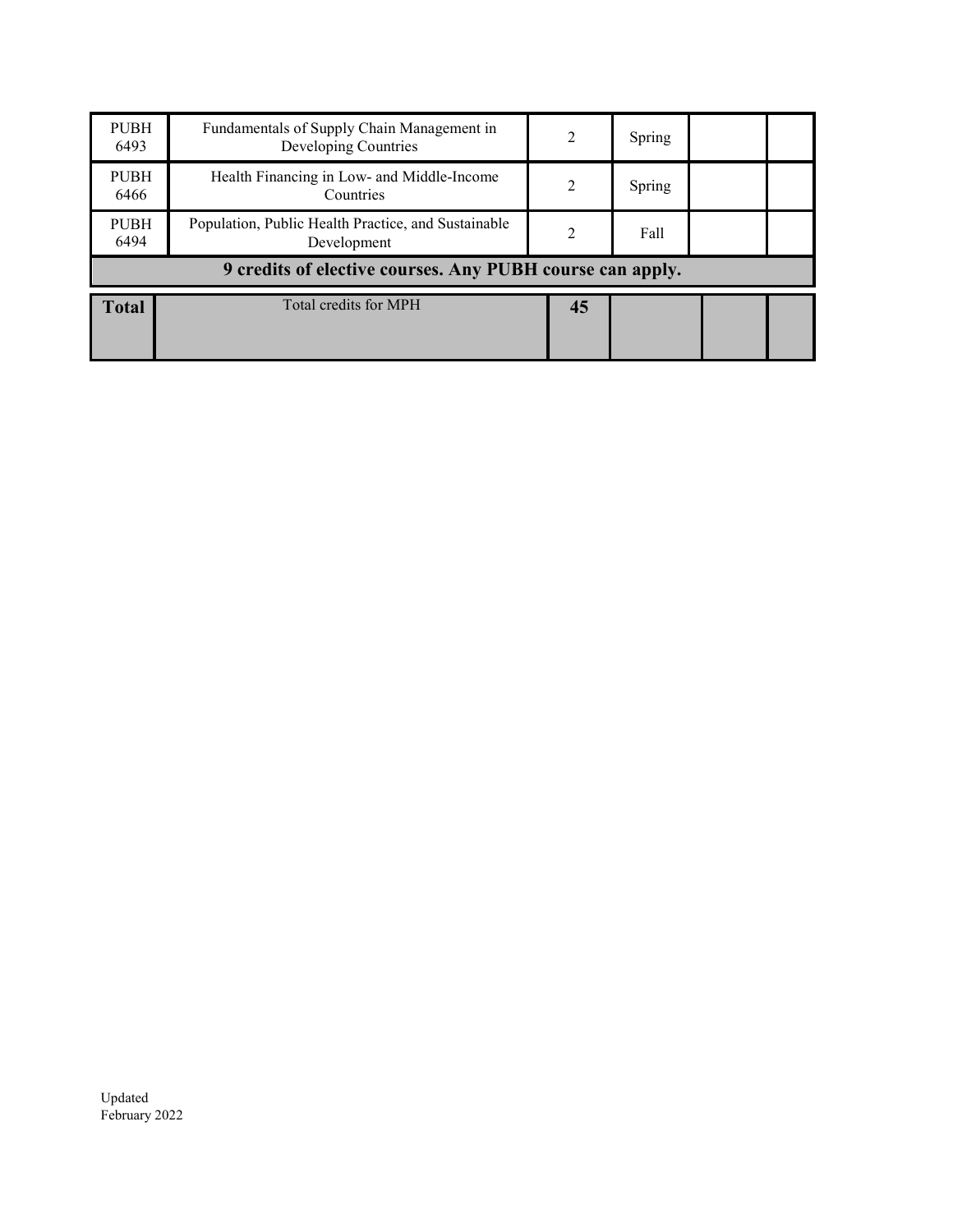# **Graduation Requirements**

- 1. **Graduate Credit Requirement:** 45 graduate credits are required.
- 2. **Course Requirements:** Successful completion of the Core Courses and the Program-Specific Courses are required.
- 3. **Practicum Requirement:** Students are required to fulfill all requirements of the Applied Practice Experience. to receive credit for PUBH 6000.
- 4. **Interprofessional Education Experience (IPE):** Students are required to enroll, participate, and complete an authorized IPE activity (PUBH 6023).
- 5. **Grade Point Requirement:** A 3.0 (B average) overall grade point average is required.
- 6. **Time Limit Requirement:** The degree must be completed within five years.
- 7. **Transfer Credit Policy:** Up to 12 graduate credits that have not been applied to a previous degree may be transferred to the MPH upon approval. Credits must have been earned from an accredited institution in the last 3 years with a grade point of 3.0 or better.
- 8. **CITI Training requirement:** All students are required to complete training regarding human subject protection regulation and the Health Insurance Portability and Accountability Act of 1996 (HIPAA). To fulfill this requirement, you must complete the Collaborative IRB Training Initiative (CITI) Course in The Protection of Human Research Subjects.
- 9. **Integrity Quiz & Plagiarism requirement**: All students are required to review the George Washington University Code of Academic Integrity and take the quiz within their first semester of study. The Code of Integrity and step-by-step instructions can be found here: <http://publichealth.gwu.edu/integrity>
- 10. **Professional Enhancement requirement**: Students must participate in 8 hours per degree program of advisor pre-approved Public Health-related lectures, seminars, and symposia, related to your field of study. Students must submit documentation of Professional Enhancement activities to the Office of Student Records. The documentation consists of the Professional Enhancement Form <http://publichealth.gwu.edu/academics/forms>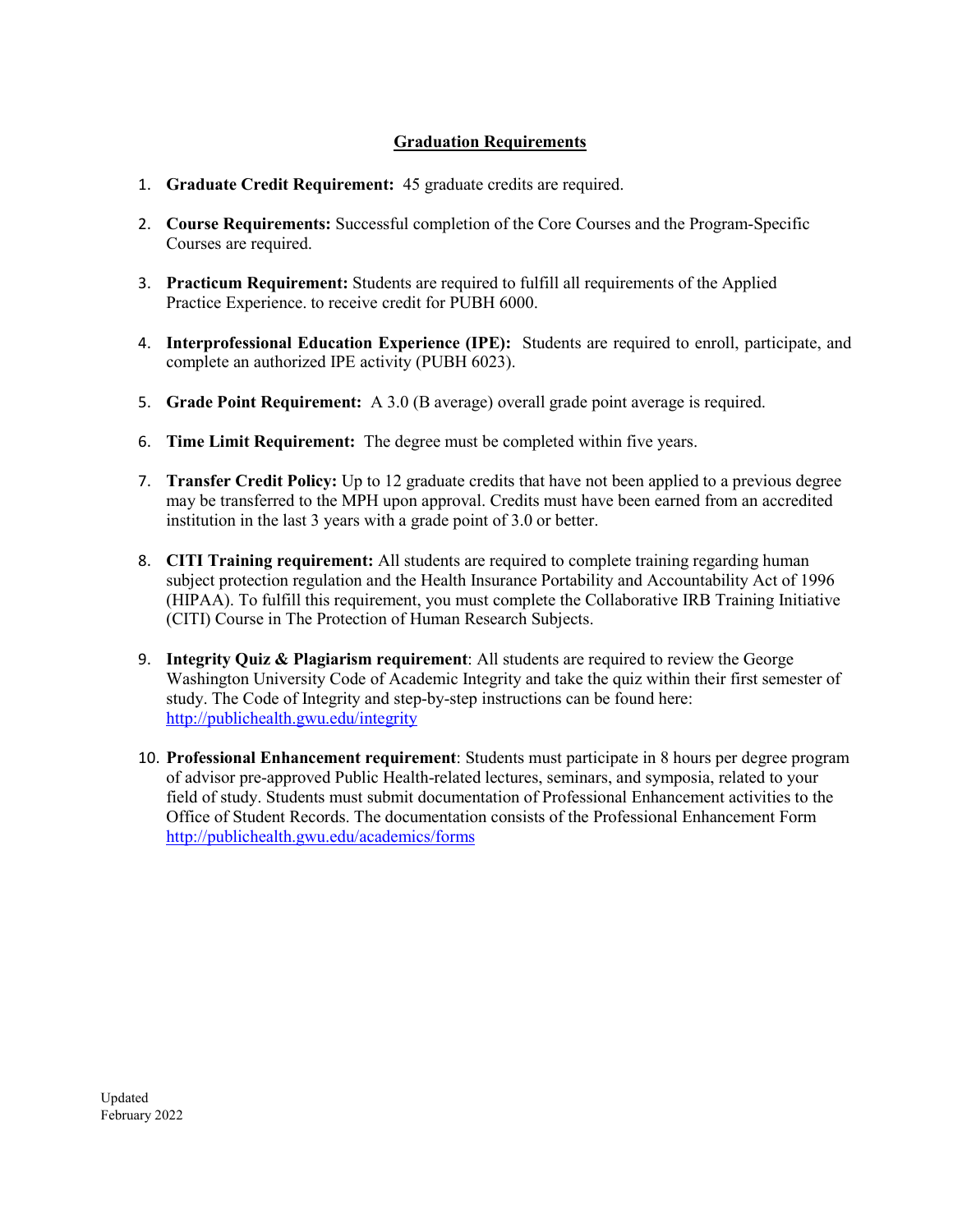# **The Department of Global Health Global Health Program Design, Monitoring, and Evaluation (DME) MPH Program Advising Notes and Course Sequencing Examples**

We provide some general guidelines and then three potential course-sequencing options.. There are other alternative schedules so please work with the DME program director to develop a course map that works for you. Timelines and priorities vary by student. It is ultimately up to each student and their advisor to determine the best timeline for courses, the practical hours, and the Culminating Experience. Many students opt to register and complete their Culminating Experience (PUBH 6419) during their second summer session. DME students with limited international experience are highly encouraged to spend a full semester overseas for their practicum. Classes are also offered at different times during different semesters which may also influence when you are able to take a class. Remember, to graduate in two years you must take classes during the summer.

The following are advising tips relating to course sequencing:

- All global health students must take PUBH 6400-*Global Health Frameworks* during their first fall semester. In their first semester, student should also take PUBH 6002 *Biostatistical Applications*. If you are confident in your quantitative skills, you are also encouraged to take 6003 Principles and Practice of Epidemiology. If you are less comfortable with these skills, you should delay 6003 until your second semester.
- Methods courses have precise sequencing:
	- o PUBH 6412-*GH Quantitative Research Methods* has a prerequisite of PUBH 6002.
	- o PUBH 6496 *Field Trial Methods* requires PUBH 6400, 6002 and 6003.
	- o PUBH 6445 *Quantitative Methods for Impact Evaluation* requires 6002 and 6412, and 6501is a pre- or co-requisite.
	- o PUBH 6410 *Global Health Study Design* requires PUBH 6003.
	- o PUBH 6501 Evaluation of Health Promotion and Disease Prevention Programs requires PUBH 6002, 6003, 6007 and 6435
	- o PUBH 6047 Systematic reviews to synthesize evidence in public health practice requires 6002 and 6003, with 6410 strongly encouraged.
- We strongly encourage you to take PUBH 6412-GH Quantitative Methods before or concurrently with PUBH 6501 Evaluation of Health Promotion and Disease Prevention Programs.
- You must take the following courses **prior** to completing your 120 hour practicum (APEx):
	- o PUBH 6002 Biostatistical Applications for Public Health,
	- o PUBH 6003 Principles and Practice of Epidemiology,
	- o PUBH 6400 Global Health Frameworks,
	- o PUBH 6412 GH Quantitative Research Methods,
	- o Ethics course (PUBH 6516 or PUBH 6243)
	- o PUBH 6435 GH Program Dev and Implementation, and
	- o PUBH 6501 Evaluation of Health Promotion and Disease Prevention Programs; Note: you may take 6022 before completing these courses.
- The Culminating Experience (PUBH 6418 and 6419) are typically completed in your final two semesters.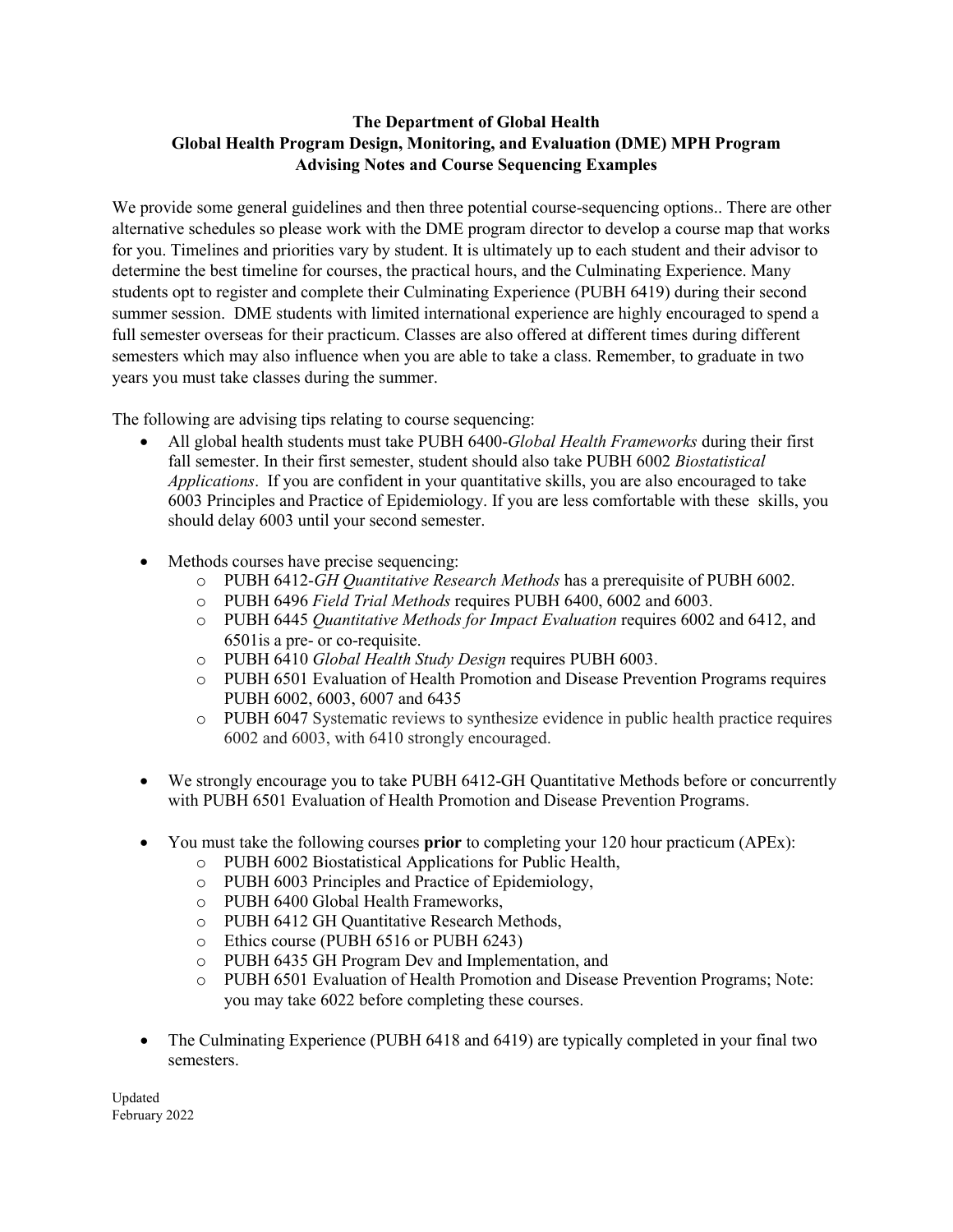• Please double check pre-requisites for elective courses.

#### **IPE/APEx**

As an accredited School of Public Health, students in all GWSPH MPH programs are also required to fulfill both an interprofessional team experience and an applied practice experience. GWSPH has incorporated these requirements into the curriculum as follows:

#### **Interprofessional Education (IPE) Experience (PUBH 6023):**

MPH students are required to select an IPE experience from a host of options provided throughout enrollment to participate in a one-time, case-based or activity-based learning experience. The IPE experience is a way to actively participate in a supervised environment to work with people from other professions/programs outside of public health. Students are eligible to enroll in the IPE upon successful completion of most of the MPH core coursework including: PUBH 6002, 6003, 6007, 6011, 6012 and 6021. Students will have many opportunities to register for this zero-credit (no fee) IPE course (PUBH 6023- Interprofessional Education Experience) and will receive credit upon successful completion. See [https://publichealth.gwu.edu/content/interprofessional-education-gwsph.](https://publichealth.gwu.edu/content/interprofessional-education-gwsph)

#### **Applied Practice Experience (Practicum & EPR) (PUBH 6000):**

The Applied Practice Experience (APEx) may be satisfied with either a practicum or, for experienced public health professionals, through an expedited portfolio review (EPR). The practicum is a planned, supervised, and evaluated practice experience that aims to provide students with an opportunity to synthesize, integrate, and apply practical skills, knowledge, and training learned through courses, to gain applied experience in a professional public health work environment, and to work on public health practice projects that are of particular interest to you.

Information about the Practicum will be introduced through school-wide Practicum Information Sessions held by the Office of Applied Public Health and through meetings with your department practicum staff and faculty. During the practicum, you will work at least 120 hours in the field under the supervision of the site preceptor who has agreed to directly supervise the work you are conducting. Students are required to fulfill all requirements of the 120-hour practicum to receive credit for PUBH 6000.

If you have had prior work experience, then you will find that the practicum provides the opportunity to hone skills or to gain new experience in a different area. However, if you have substantial public health experience relevant to your department/track, including 5+ years of fulltime public health work for students after receiving your undergraduate degree, or 3+ years of full-time work for students who already have a graduate degree prior to beginning the MPH, then you may be able to satisfy the APEx requirement through an EPR instead of doing the practicum, with advanced approval by your department's practicum team.

• Note: before completing the 120 hours practicum experience Global Health PDME students must fulfill the following pre-requisites: 6002, 6003, 6021, 6400, 6412, 6416 or 6423, 6435, 6501.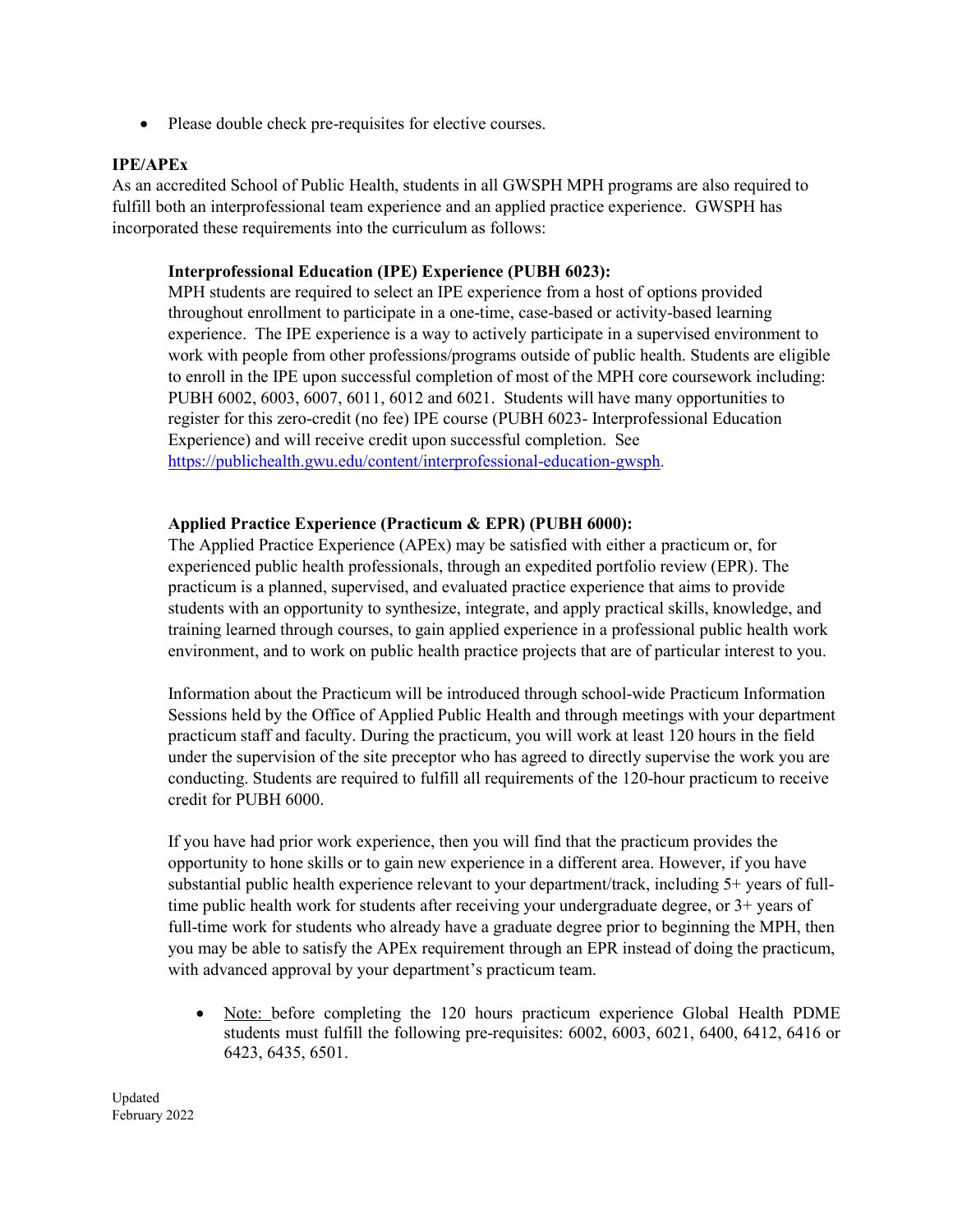**Three possible course maps are shown below. There are many additional variations of selective/electives so please work with your advisor to choose what aligns with your interests. If you are a part time student please discuss further with the Program Director.**

| 1 <sup>st</sup> year Fall            |                | 1 <sup>st</sup> year Spring       |                | 1 <sup>st</sup> year Summer         |                |  |  |
|--------------------------------------|----------------|-----------------------------------|----------------|-------------------------------------|----------------|--|--|
|                                      | <b>Credits</b> |                                   | <b>Credits</b> |                                     | <b>Credits</b> |  |  |
| 6400 Global Health Frameworks        | $\overline{2}$ | 6011 Environmental and Biological | 3              | 6012 Fundamentals of Health Policy: | $\mathfrak{D}$ |  |  |
|                                      |                | Foundations of Public Health      |                | Public Health and Healthcare        |                |  |  |
| 6002 Biostatistical Applications for | 3              | 6435 GH Program Dev. and          | $\overline{2}$ | 6411 Global Health Qualitative      | $\overline{2}$ |  |  |
| Public Health                        |                | Implementation                    |                | Research Methods (Selective)        |                |  |  |
| 6003 Principles and Practice of      | $\overline{3}$ | 6412 GH Quantitative Research     | 3              | Electric(s)                         | 2              |  |  |
| Epidemiology                         |                | Methods                           |                |                                     |                |  |  |
| 6021 Leading Self and Teams in       |                | Electric(s)                       | 2              |                                     |                |  |  |
| Public Health                        |                |                                   |                |                                     |                |  |  |
| 6007 Social & Behavioral Approaches  | 2              | Ethics requirement (6416 or 6243) |                |                                     |                |  |  |
| to Health                            |                |                                   |                |                                     |                |  |  |
| <b>Total semester credits</b>        | 11             | <b>Total semester credits</b>     | 11             | <b>Total semester credits</b>       | 6              |  |  |
|                                      |                |                                   |                |                                     |                |  |  |
| 2nd year Fall                        |                | $2nd$ year Spring                 |                | $2nd$ year Summer                   |                |  |  |
| 6495 Field Trial Methods and         | $\overline{2}$ | 6419 GH Culminating Experience II |                | Students often opt to work on their |                |  |  |
| Application (Selective)              |                |                                   |                | Culminating Experience over the     |                |  |  |
| 6501 Program Evaluation              | 3              | Elective(s)                       | $\overline{2}$ | summer                              |                |  |  |
| 6445 Quantitative Methods for Impact | $\overline{3}$ | 6023 Interprofessional Education  | $\overline{0}$ |                                     |                |  |  |
| <b>Evaluation</b> (Elective)         |                | Experience                        |                |                                     |                |  |  |
| 6410 Global Health Study Design      |                | 6440 Global Health Economics and  | $\overline{2}$ |                                     |                |  |  |
|                                      |                | Finance (Selective)               |                |                                     |                |  |  |
| 6022 Managing Organizations and      | 1              |                                   |                |                                     |                |  |  |
| Influencing Systems in PH            |                |                                   |                |                                     |                |  |  |
| 6418 GH Culminating Experience I     |                |                                   |                |                                     |                |  |  |
| 6047 Systematic Reviews to           | $\mathbf{1}$   |                                   |                |                                     |                |  |  |
| synthesize evidence in public health |                |                                   |                |                                     |                |  |  |
| practice                             |                |                                   |                |                                     |                |  |  |
|                                      |                |                                   |                |                                     |                |  |  |
| <b>Total semester credits</b>        | 12             | <b>Total semester credits</b>     | 5              | <b>Total semester credits</b>       | $\bf{0}$       |  |  |

Example 1: Research Methods Focused Track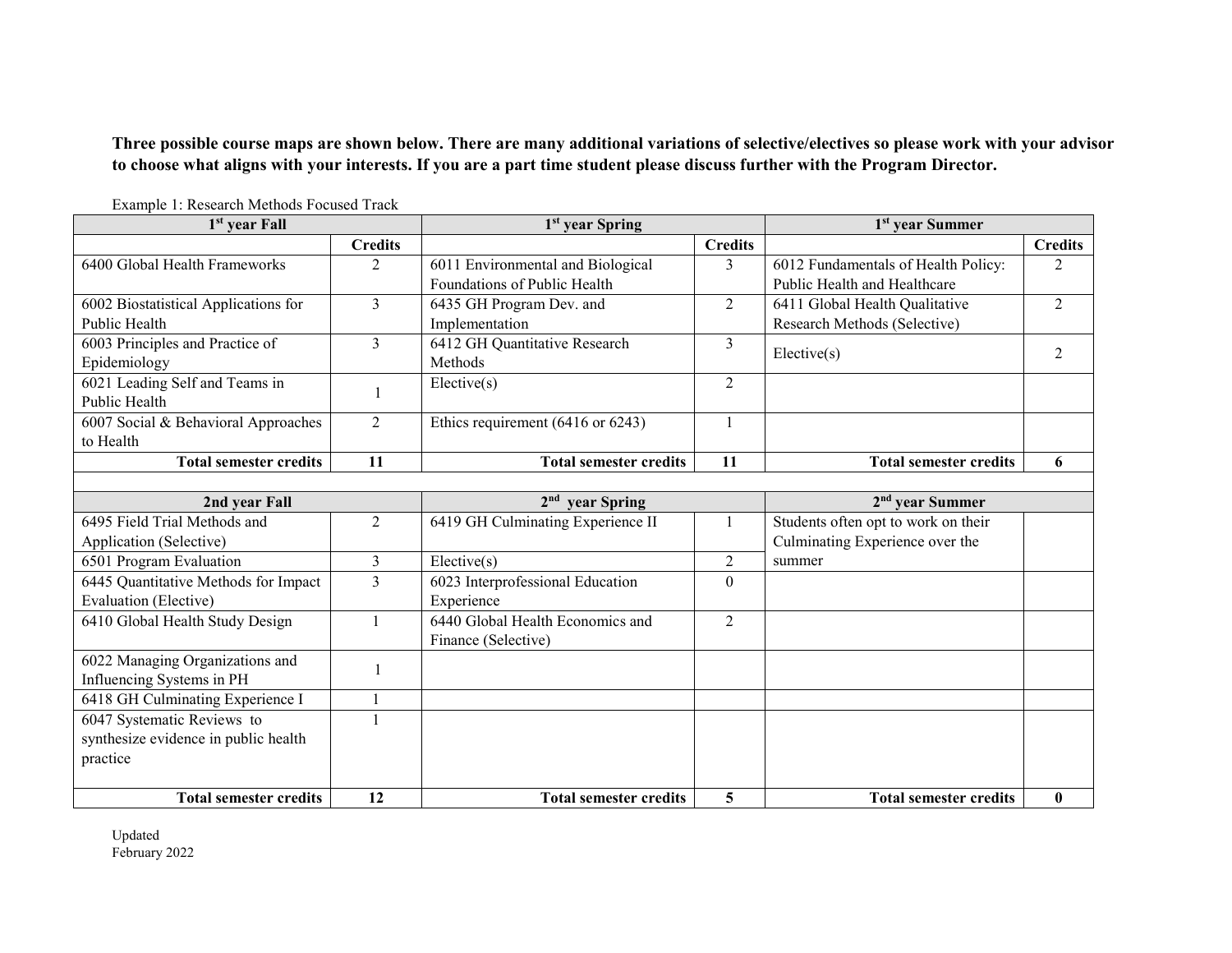# Example 2: NGO Program Officer Focused Track

| 1 <sup>st</sup> year Fall            |                | 1 <sup>st</sup> year Spring       |                         | 1 <sup>st</sup> year Summer         |                |  |
|--------------------------------------|----------------|-----------------------------------|-------------------------|-------------------------------------|----------------|--|
|                                      | <b>Credits</b> |                                   | <b>Credits</b>          |                                     | <b>Credits</b> |  |
| 6400 Global Health Frameworks        | 2              | Ethics requirement (6416 or 6243) |                         | 6412 GH Quantitative Research       | 3              |  |
|                                      |                |                                   |                         | Methods                             |                |  |
| 6002 Biostatistical Applications for | 3              | 6435 GH Program Dev. and          | $\overline{2}$          | 6411 Global Health Qualitative      | $\overline{2}$ |  |
| Public Health                        |                | Implementation                    |                         | Research Methods (selective)        |                |  |
| 6011 Environmental and Biological    | $\overline{3}$ | 6003 Principles and Practice of   | 3                       | 6012 Fundamentals of Health Policy: | $\overline{2}$ |  |
| Foundations of Public Health         |                | Epidemiology                      |                         | Public Health and Healthcare        |                |  |
| 6021 Leading Self and Teams in       |                | 6440 Global Health Economics and  | $\overline{2}$          |                                     |                |  |
| Public Health                        |                | Finance (Selective)               |                         |                                     |                |  |
| 6007 Social & Behavioral Approaches  | $\overline{2}$ | Electric(s)                       | $\overline{2}$          |                                     |                |  |
| to Health                            |                |                                   |                         |                                     |                |  |
|                                      |                | 6022 Managing Organizations and   | 1                       |                                     |                |  |
|                                      |                | Influencing Systems in PH         |                         |                                     |                |  |
| <b>Total semester credits</b>        | 11             | <b>Total semester credits</b>     | 11                      | <b>Total semester credits</b>       | 7              |  |
|                                      |                |                                   |                         |                                     |                |  |
| 2nd year Fall                        |                | 2 <sup>nd</sup> year Spring       |                         | $2nd$ year Summer                   |                |  |
| 6436 Global Health Program           | $\overline{2}$ | 6419 GH Culminating Experience II |                         | Students often opt to work on their |                |  |
| Management (Selective)               |                |                                   |                         | Culminating Experience over the     |                |  |
| 6501 Program Evaluation              | 3              | Elective(s)                       | 3                       | summer                              |                |  |
| Elective(s)                          | 4              | 6023 Interprofessional Education  | $\boldsymbol{0}$        |                                     |                |  |
|                                      |                | Experience                        |                         |                                     |                |  |
| 6410 Global Health Study Design      |                |                                   |                         |                                     |                |  |
| 6418 GH Culminating Experience I     |                |                                   |                         |                                     |                |  |
| 6047 Systematic Reviews to           |                |                                   |                         |                                     |                |  |
| synthesize evidence in public health |                |                                   |                         |                                     |                |  |
| practice                             |                |                                   |                         |                                     |                |  |
|                                      |                |                                   |                         |                                     |                |  |
| <b>Total semester credits</b>        | 12             | <b>Total semester credits</b>     | $\overline{\mathbf{4}}$ | <b>Total semester credits</b>       | $\bf{0}$       |  |